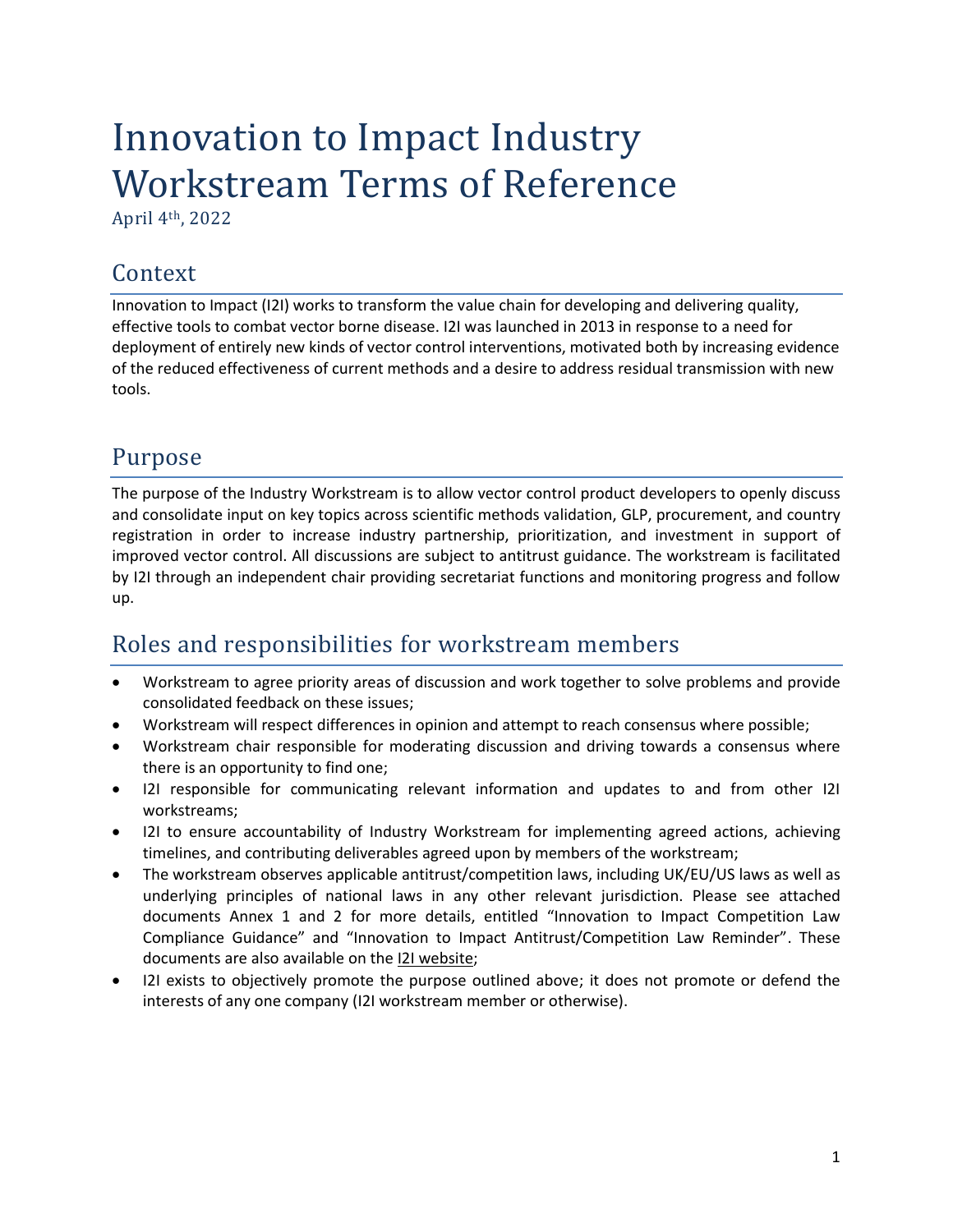# **Objectives**

#### **Overall objectives**

- Develop list of priority areas in need of focus and industry involvement. To be developed with input from workstream members, WHO and other relevant partners and stakeholders;
- Provide consensus industry input to other I2I workstreams on key topics across methods valuation, GLP, procurement, and country registration;
- Where possible, participate in key workstream initiatives;
- Identify industry-wide challenges and ways that I2I could address them;
- Complete additional commitments proposed and agreed upon by the workstream.

### Composition

#### **Lead**

- Lead: The workstream will nominate and elect a chair from within its membership to lead meetings and provide structure to discussions;
- I2I will provide a secretariat function for the workstream, to be carried out by an independent party, contracted by I2I for this purpose. This individual will work with the chair to consolidate feedback and interface with I2I and WHO PQ on behalf of the workstream;
- The Chair, with the facilitator, is responsible for overall agenda setting (in collaboration with workstream; members), preparation and distribution of meeting minutes, and keeping track of membership (e.g. current members and their affiliation, active/inactive status).

#### **Membership and Structure**

- Composition: Representatives from each of the following key organizations:
	- − Stakeholders representing entire vector control industry (e.g., innovator, generic, agrochemical, and specialized vector control firms);
	- − Innovative Vector Control Consortium (IVCC);
	- − The Bill and Melinda Gates Foundation (BMGF);
- Membership Process: The Industry Workstream members will be confirmed by the I2I Leadership Team. The I2I leadership team will reach out to all previous members to solicit their interest in rejoining the Industry Workstream. Any subsequent industry vector control partners interested in becoming a workstream member should contact I2I leadership or the workstream leads to join. New members can join the workstream at any time during the year. The assessment of all prospective members must be conducted in a fair and objective manner. No prospective member will be denied membership for any reason which may constitute a breach of anti-trust/competition law. All reasons for rejecting prospective members must be documented in the official meeting minutes;
- Membership Criteria: Membership of the workstream is open to any company who is developing a vector control product or is interested in doing so in the future. All members must agree to and sign I2I's antitrust guidance on an annual basis;
- Participation in meetings: If an Industry Workstream member is unable to attend an Industry Workstream meeting, they should communicate their absence in advance of the meeting and may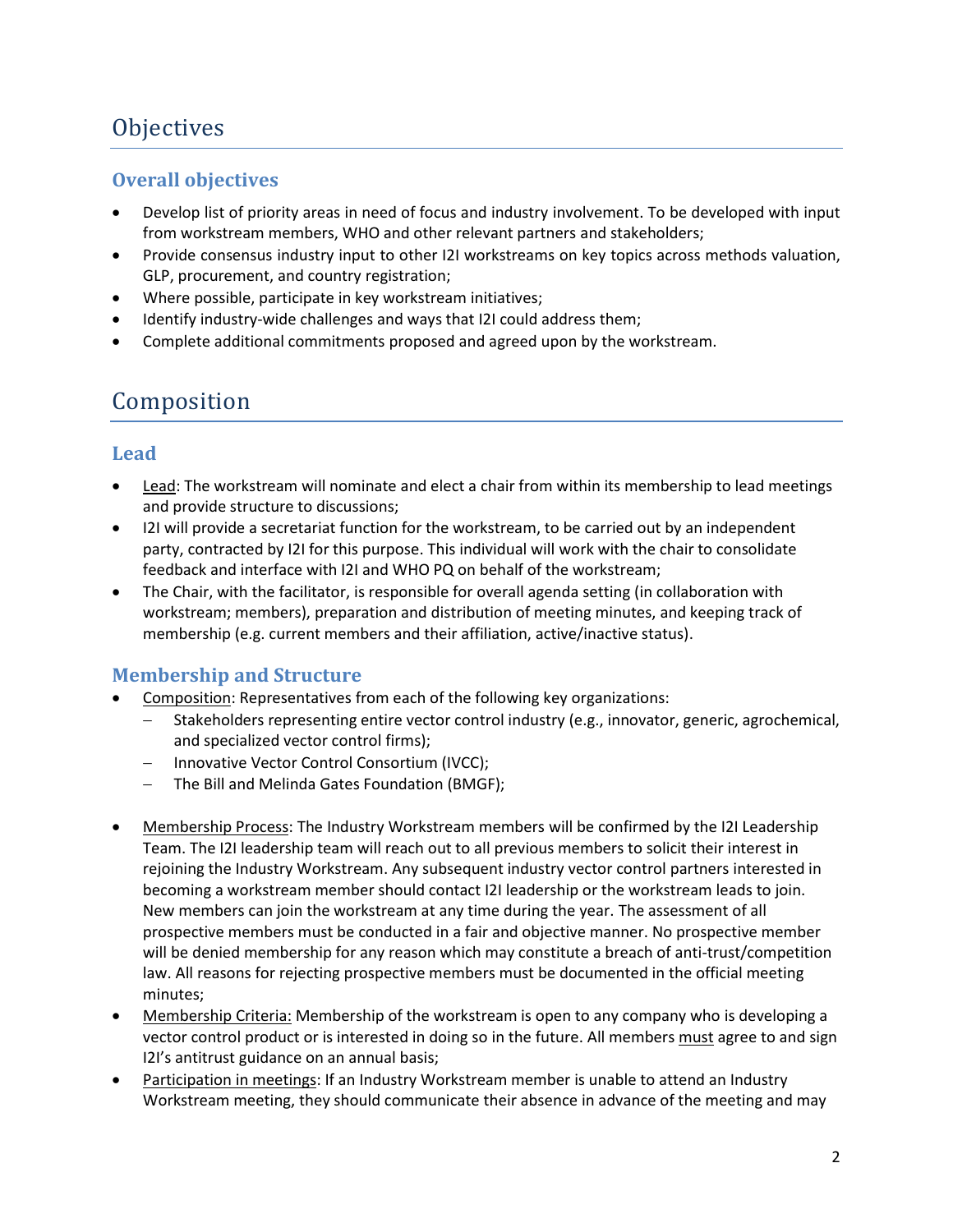designate an alternate representative (providing the name and contact information of the designated representative to I2I). To ensure timely decision making, this representative should be empowered to act on behalf of the Industry Workstream member;

• Attendance and participation are voluntary. All members are always free to join other initiatives at any time;

#### **Observers/liaison**

- I2I Leadership Team (Secretariat);
- Other technical experts as needed for specific topics on an *ad hoc* basis.

#### **Sub-committees**

- Due to the diverse nature of the vector control arena, and the specific issues that apply to certain tools, I2I may need to form sub-committees to address certain topics. For example, there are many issues that pertain specifically to ITNs which are not relevant to the entire workstream.
- *Ad hoc* sub-committees can be formed at the discretion of the I2I leadership team to address a specific topic. The need for a new sub-committee should be raised as an agenda item with the workstream;
- Sub-committees should be time, or subject-bound and should have clearly identified scope, objectives and deliverables;
- Any workstream members relevant to a particular sub-committee can volunteer to serve on the subcommittees as members or as the sub-committee chair;
- Non-members of the Industry Workstream can serve on Industry Workstream sub-committees at the discretion of the sub-committee chair;
- Sub-committee outputs will be shared with the broader workstream through the minutes of each meeting.

## Mode of Operation

#### **Meetings**

- Frequency: l2I Industry Workstream meetings will be held at least every quarter, with additional meetings held as needed around convenings or to resolve complex, multi-stakeholder issues;
- Location: All meetings will be virtual, facilitated either by phone or online platforms e.g. MS Teams/Zoom unless it is possible to hold face to face meetings in conjunction with I2I convenings or other opportune meetings convenient for Industry Workstream members;
- Agenda: An agenda will be provided before every meeting;
- Minutes: Meeting minutes will be drafted by the I2I leadership team and will be circulated to all participants in a timely manner (ideally within 10 working days). All participants will have a reasonable opportunity to comment on the minutes before they are finalized;
- Quorum: No decisions may be taken by the Industry Workstream in the absence of a quorum. quorum will be reached when over 50% of the of the Industry Workstream members are present. In the event of a vote being planned for a specific meeting or call, members will be notified in advance so as to increase the likelihood of a quorum. If it proves difficult to achieve a quorum the I2I leadership team reserves the right to amend the aforesaid rules on quorum by methods such as introducing electronic voting or distinguishing between active and inactive members;